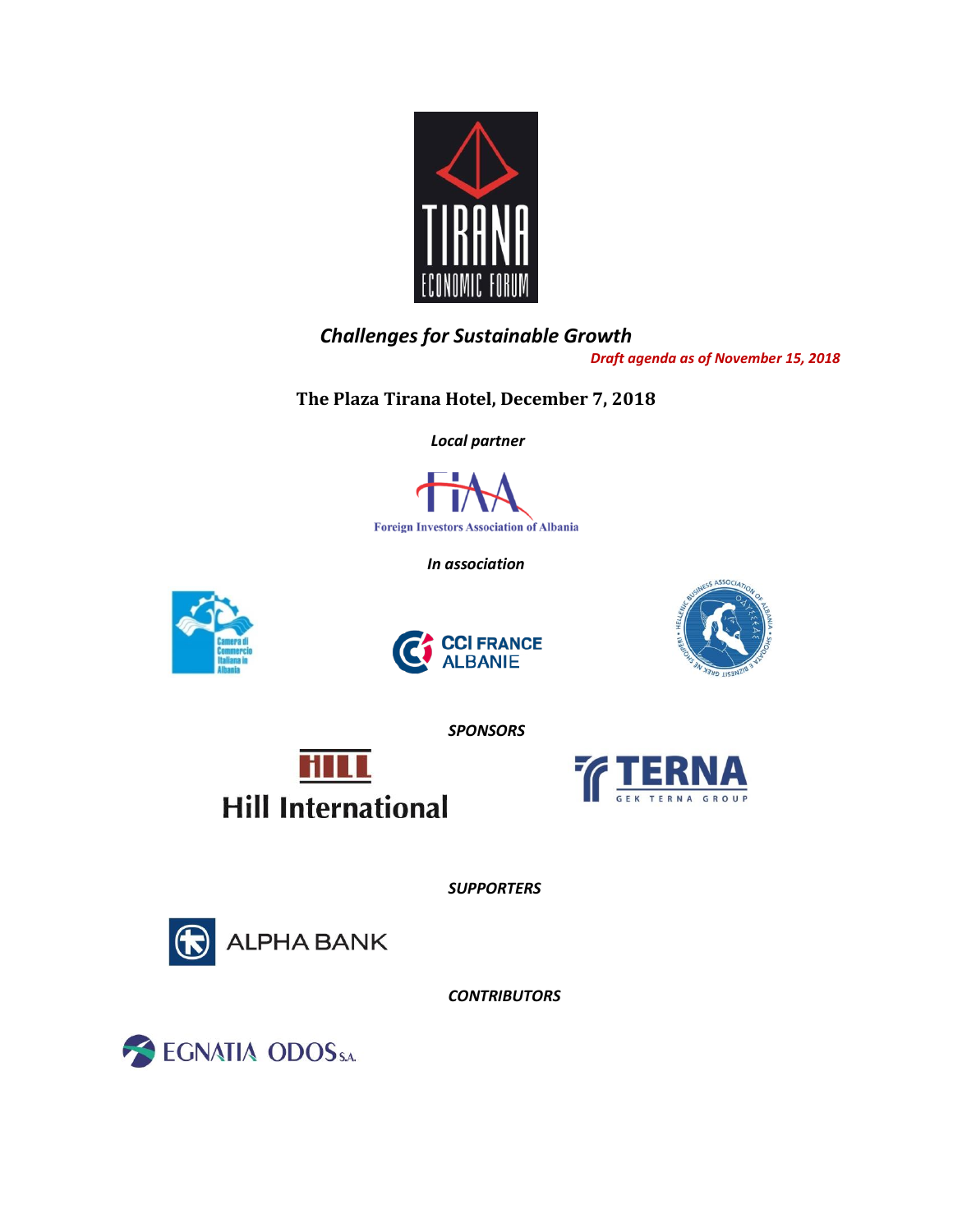

*DRAFT AGENDA* (*as of November 15, 2018* )

## **CHALLENGES FOR SUSTAINABLE GROWTH**

## **Friday | December 7**

**08:30 – 09:00 Registration - arrival of guests & participants**

#### **09:15 – 09:30 Opening statement**

**H.E. Edi Rama,** Prime Minister of the Republic of Albania

### **09:30 – 11:00 Global Power Changes: The Impact for Albania and the Region**

*Almost a decade after Albania joined NATO, and a few months after EU leaders reaffirmed their unequivocal support for the European perspective of the Western Balkans and the latter aligned themselves with the "Sofia Declaration" at the May 2018 EU-Western Balkans Summit, what is the current geopolitical state within and around Albania and the Western Balkans? And how are these geopolitics affected by the current global power shift from West to East?*

#### **Opening statement**

**Ditmir Bushati,** Minister for Europe and Foreign Affairs, Albania *Discussants*

**Rosen Plevneliev,** President of the Republic of Bulgaria, 2012-2017

- **√ H.E. Sanja Bujas Juraga,** Ambassador of the Republic of Croatia to the Republic of Albania **Leyla Moses-Ones**, Chargé d'Affaires, Embassy of the US to the Republic of Albania **H. E. Luigi Soreca,** EU Ambassador to Albania
- **√ H.E. Eleni Sourani,** Ambassador of the Hellenic Republic to the Republic of Albania
- **√ H.E. Christina Vasak**, Ambassador of France to the Republic of Albania
- **H.E. Murat Ahmet Yoruk,** Ambassador of Turkey to the Republic of Albania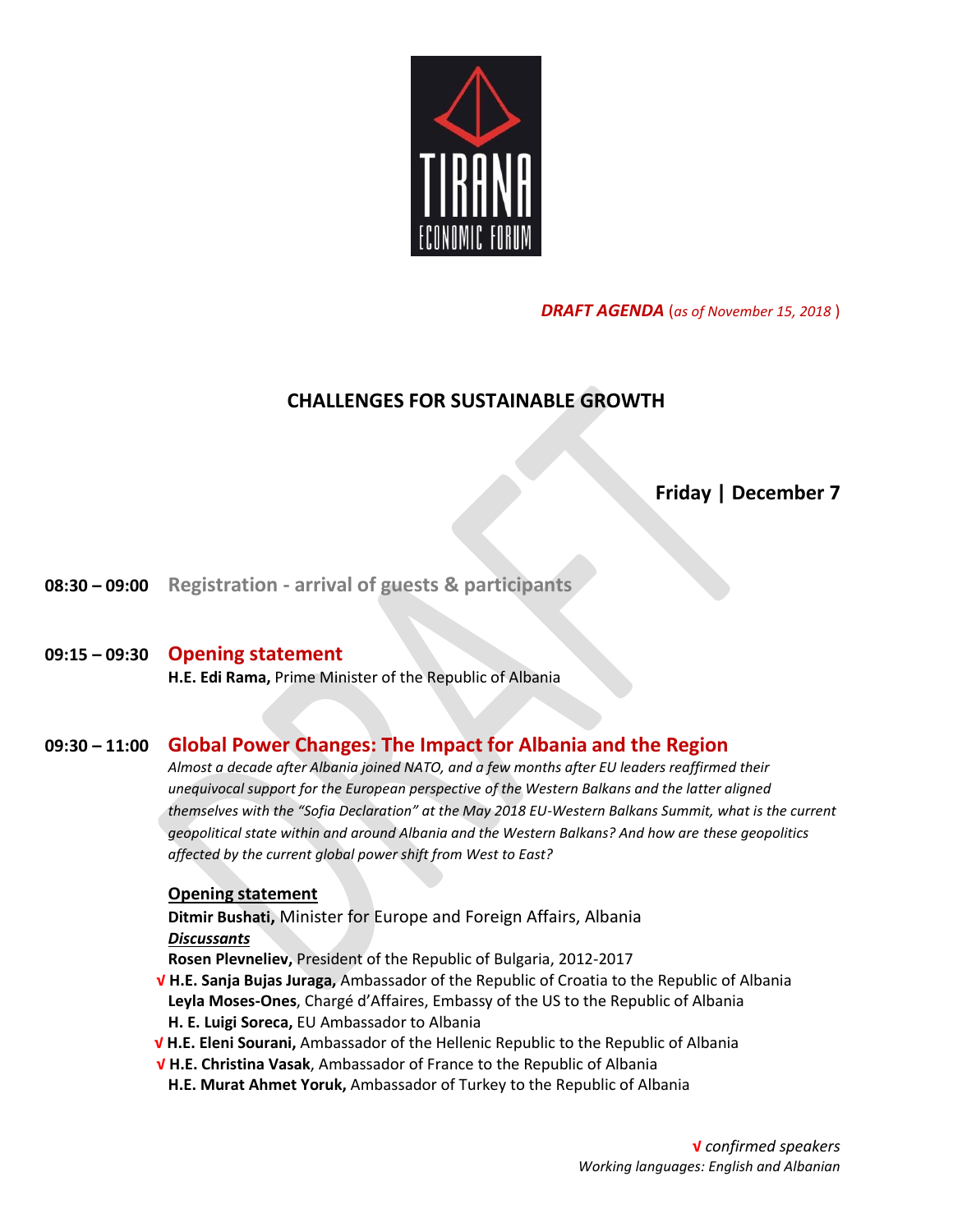

## **11:00 – 13:00 Challenges for Sustainable Economic Growth and FDI proposals**

*According to the latest OECD index on Competitiveness in South Eastern Europe, Albania is among the leading economies for FDI inflow measured as a percentage of GDP. Nevertheless, Albania has no good ranking in terms of FDI as a portion of GDP compared to the EU, the World Bank predicts the FDI inflow decline by 2019, and the country's economic policies do not yet facilitate environmentally sustainable economic growth. What are the challenges hampering necessary structural reforms and how can they be effectively tackled?*

#### 11:00 – 11:15 **Keynote statement**

**Arben Ahmetaj**, Minister of Economy & Finance, Albania

#### 11:15 – 12:00 **Challenges for Sustainable Economic Growth**

- **√ Sokol Nano**, Executive Director, Albanian Investment Development Agency
- **√ Ines Mucostepa,** Chair, Union of Chambers of Commerce & Industry in Albania
- **√ Nikolin Jaka**, Chairman, Chamber of Commerce and Industry, Albania
- **√ Julien Roche**, Chairman, French Chamber of Commerce and Industry, Albania
- **√ George Papanastasiou**, CEO, Alpha Bank Albania

#### 12:00 – 12:45 **Developments and Foreign Direct Investments proposals**

- **√ Maksim Caslli,** County Leader, Deloitte, Albania & Kosovo
- **√ Tom Kristian Larsen**, President, Foreign Investors Association in Albania
- **√ Antonio Nidoli**, Chairman, Italian Chamber of Commerce in Albania
- **√ Silvio Pedrazzi**, Council Advisor of Confindustria Albania & CEO, Intesa Sanpaolo Bank Albania
- **√ Rohan D'Souza**, Chairman, Shell Companies in Albania

#### 12:45 – 13:00 **Keynote statement Gent Sejko**, Governor, Central Bank of Albania

**13:00 – 13:45 Light lunch**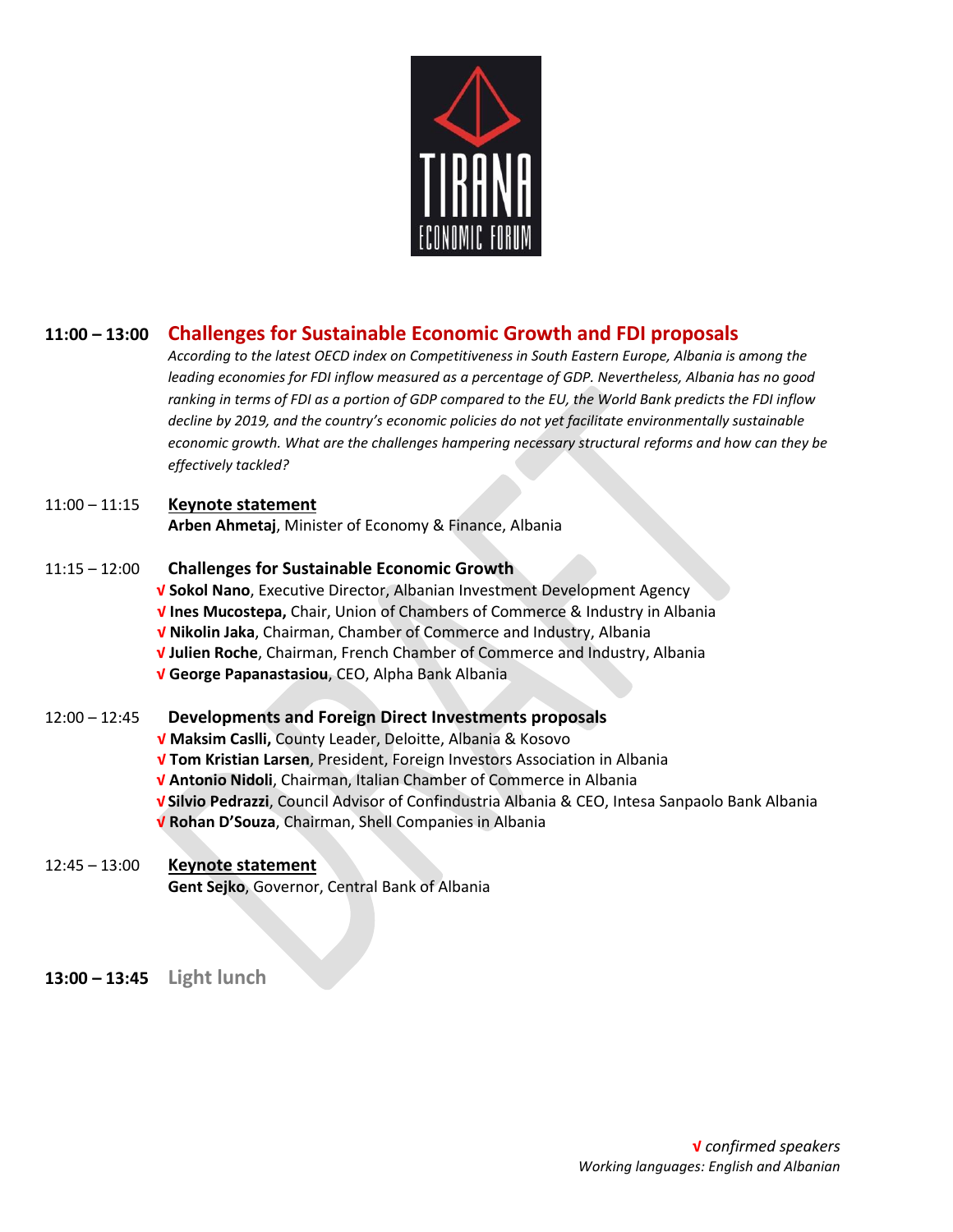

## **13:45 – 15:45 Infrastructure, Connectivity and Energy: Drivers of Long-term Prosperity**

*Producing the greatest part of its locally consumed energy from hydropower, Albania is well ahead of all the EU member states in terms of the proportion of energy consumed from renewable sources. Nevertheless, unstable energy supply and frequent outages coupled with less developed transport and telecoms networks account for an aggregate index of average infrastructure development that is 70% lower than the EU average. How can Albania boost investment (public and/or private) in infrastructure so as to reap the relevant growth and FDI benefits?*

#### 13:45 – 14:00 **Opening statement**

**Damian Gjiknuri,** Minister of Energy and Industry, Albania

### 14:00 – 14:30 **Infrastructure and connectivity**

- **√ Achilleas Kanaris**, CEO, Vodafone, Albania
- **√ Yannis Kirkinezis,** Business Development Director, Hill International **Martin Mata,** CEO, American-Albania Development Foundation
- **√ Stephanie Sieg,** General Manager, Tirana Business Park **Edmond Spahiu**, CEO, Albstar
- **√ Dimitris Tsolkas**, Representative, Egnatia Odos S.A., Albania Branch

### 14:30 – 15:00 **Setting targets towards a viable energy model**

**Ilia Gjermani,** Head of Oil Sector, Ministry of Energy and Industry, Albania **Agron Hetoja**, CEO, KESH Albania **Frident Kuqi,** CEO, Europetrol Albania

- **√ Stathis Natsis,** Executive Director, Overseas Business, TERNA
- **√ Erlet Shaqe,** Chairman, Albania Energy Association
- **√ Anita Shushku**, Chair, Albanian Renewable Energy Association

### 15:00 – 15:30 **Financing prospects**

- **√ Guido Clary,** Country Manager, European Investment Bank, Albania
- **√ Matteo Colangeli**, Head of EBRD, Albania
- **√ Dmitry Pankin,** President and CEO, Black Sea Trade and Development Bank
- **√ Björn Thies,** Country Head, KfW Albania

#### **15:30 – 15:45 Keynote statement**

**√ Erion Veliaj,** Mayor, Tirana Municipality